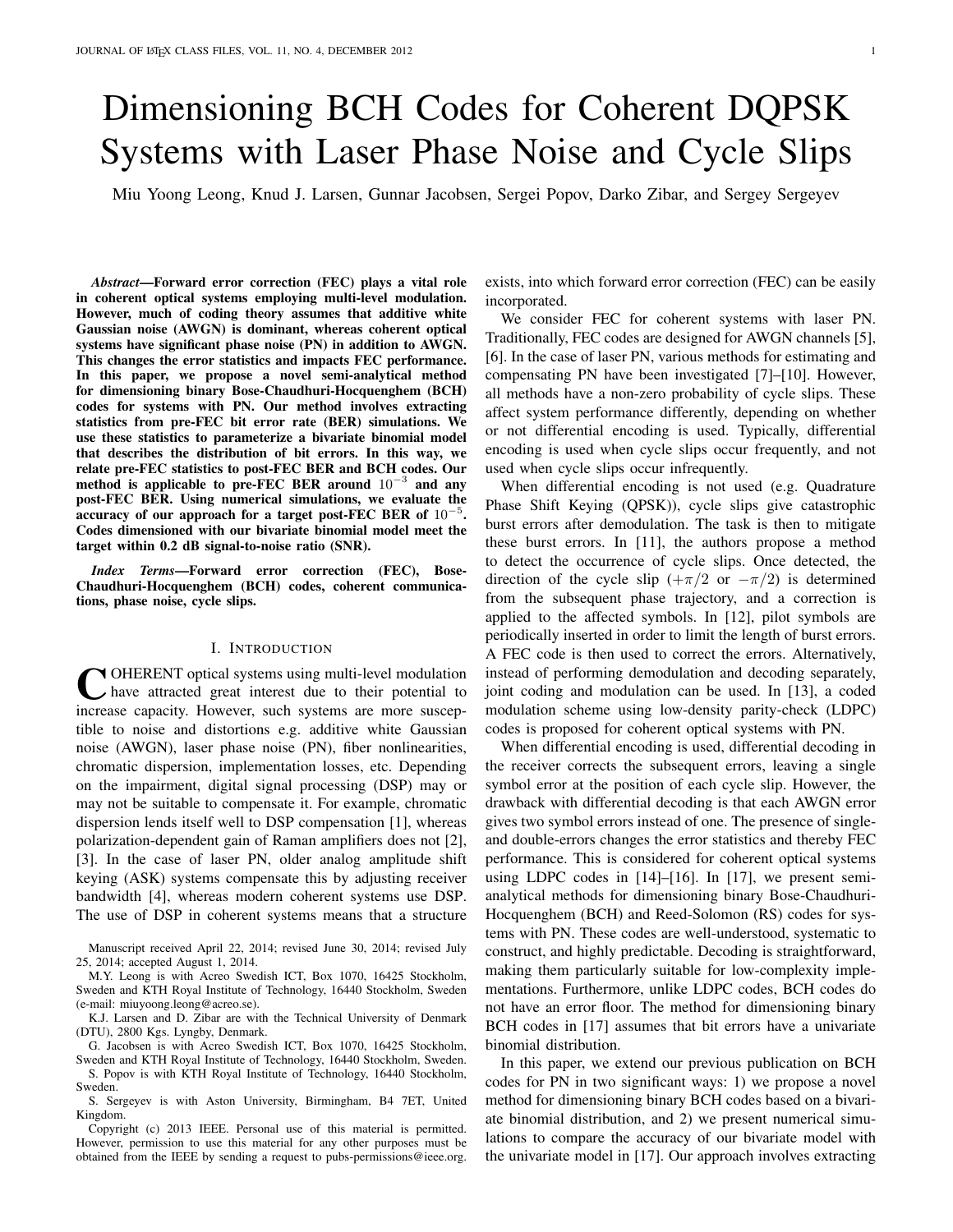

Fig. 1. System model. A random bit sequence is BCH encoded, differentially encoded, and QPSK modulated, yielding signal  $s[k]$ . Channel impairments are transmitter laser PN  $\theta_T[k]$ , AWGN  $n[k]$ , and local oscillator (LO) laser PN  $\theta_R[k]$ . Phase estimation on the received signal  $r[k]$  is by Viterbi-Viterbi (VV). Finally, the signal is QPSK demodulated, differentially decoded, and BCH decoded.

parameters from pre-FEC simulations. With these estimates and a given post-FEC bit error rate (BER) target, we determine a suitable code analytically. We aim to correct a pre-FEC BER of around 10<sup>−</sup><sup>3</sup> . In this paper, we use Differential Quadrature Phase Shift Keying (DQPSK) modulation. Nevertheless, the principles are general and we expect to extend our method to differential M-ary Quadrature Amplitude Modulation (QAM) in the future. Ours is a straightforward method, based on a simple model, that enables us to calculate the performance of a low-complexity binary BCH coding scheme for any post-FEC BER with little simulation effort. Compared to our method, the approaches presented in [15], [16] achieve better performance by using soft information. However, those schemes are far more complex to implement, and require extensive simulations for low post-FEC BERs.

This paper is organized as follows: the system model and method for code selection are described in Sec. II. Simulation results and discussion are presented in Sec. III, and the conclusion is in Sec. IV.

## II. SYSTEM MODEL AND CODE SELECTION

We consider a single-polarization coherent optical system with baseband-equivalent model shown in Fig. 1. The transmitted signal  $s[k]$  is DQPSK modulated, where "00" maps to a phase shift of 0 radians, "01" to  $\pi/2$ , "11" to  $\pi$ , and "10" to  $-\pi/2$ . The received signal r[k] is

$$
r[k] = s[k]e^{(j\theta_T[k] + j\theta_R[k])} + n[k] \triangleq s[k]e^{j\theta_N[k]} + n[k], (1)
$$

where  $\theta_T[k]$  is transmitter phase noise (PN),  $\theta_R[k]$  is local oscillator (LO) PN,  $n[k]$  is AWGN, and  $j = \sqrt{-1}$ . The total laser PN  $\theta_N[k] \triangleq \theta_T[k] + \theta_R[k]$  is a Wiener process  $\theta_N[k] = \theta_N[k-1] + \Delta \theta_N[k]$ . The phase changes  $\Delta \theta_N[k]$ are independent identically distributed (i.i.d.) Gaussian random variables with zero mean and variance  $2\pi\Delta\nu_N T_S$ . The total linewidth  $\Delta \nu_N = \Delta \nu_T + \Delta \nu_R$ , where  $\Delta \nu_T$  and  $\Delta \nu_R$  are the Lorentzian power spectrum full width half maximum (FWHM) linewidths of the transmitter and LO lasers. Symbol time is  $T_S$  and initial phase  $\theta_N[0]$  is uniformly distributed  $[-\pi, \pi)$ .

In the receiver, a commonly-used phase estimation algorithm is Viterbi-Viterbi (VV) [18]. Several variations of the algorithm exist [19], including the use of Wiener filtering [10]



Fig. 2. "Ideal PE pre-FEC" means PN is ideally removed. This is the theoretical BER for coherently demodulated DQPSK with AWGN only. There are no cycle slips; all errors are due to AWGN. "Poor PE pre-FEC" is an example when PN is not ideally removed. Errors are a combination of AWGN and cycle slips. The SNR is for symbols  $r[k]$  in Fig. 1.

and the low-complexity Barycenter approximation [20]. In this paper, we choose the original VV [18] as a reasonable starting point for our investigations, and leave detailed comparison of the influence of other VV-based algorithms for future studies. As such, our phase estimate is

$$
\hat{\theta}[k] = \left(\text{unwrap}\left[\arg\left(\sum_{i=k-N}^{k+N} r^4[i]\right)\right]\right) / 4. \tag{2}
$$

Unwrapping keeps phase jumps within  $[-\pi, \pi)$  by adding integer multiples of  $2\pi$ . The signal  $r[k] \exp(-j\hat{\theta}[k])$  is then coherently demodulated and differentially decoded. The model in Fig. 1 is easily extended to dual-polarization by duplicating all blocks. These operate independently for each polarization except transmitter PN and LO PN, which are the same for both polarizations.

To relate pre- and post-FEC BER to binary BCH codes, we first use pre-FEC simulations to define an operating range. For a given laser linewidth-symbol time product,  $\Delta \nu_N T_S$ , there is an optimum  $N$  in (2) that yields performance closest to "ideal phase estimate (PE) pre-FEC" in Fig. 2. However, after optimization, any increase in  $\Delta \nu_N$  degrades performance. Based on the  $\Delta \nu_N$  variations that we want to accommodate, we simulate a worst-case "poor PE pre-FEC" curve. For a point on this curve, we record error statistics and dimension codes based on those statistics to achieve a target post-FEC BER.

We record the following error statistics: 1) probability of AWGN error  $p_G$ , 2) probability of cycle slips  $p_C$ , and 3) correlation coefficient  $\rho$ . The rest of this paragraph describes how we estimate  $p_G$ ,  $p_C$ , and  $\rho$ . For a code of block length  $n_{B,S}$  bits, we divide the pre-FEC bit error sequence into blocks of that length. For the  $m$ -th block, we extract the probability of AWGN error  $p_G[m]$  and probability of cycle slips  $p_C[m]$  by classifying errors based on their error patterns. For gray-coded DQPSK, an AWGN error of  $\pm 90^\circ$  gives bit error patterns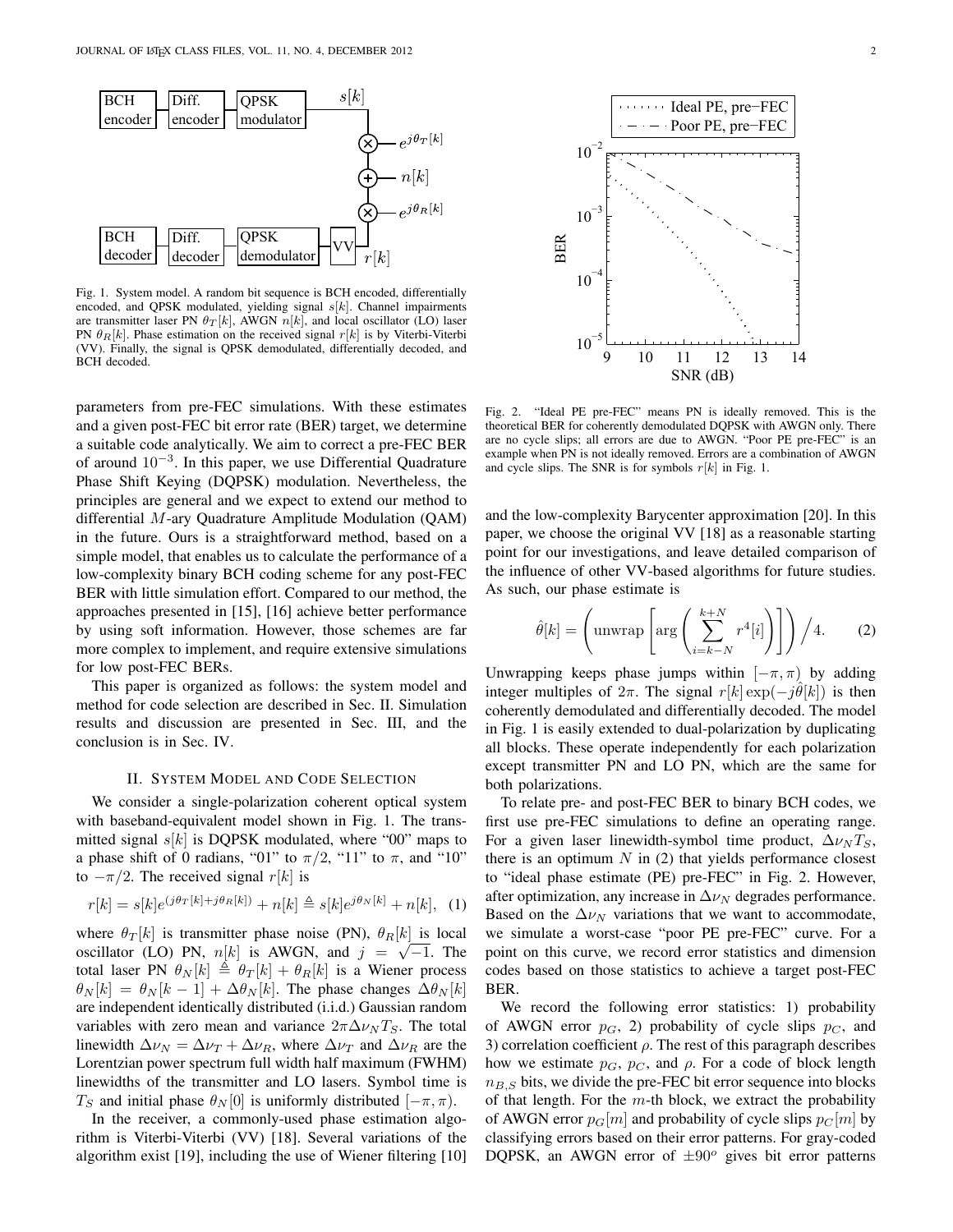$\{11, 101, 1001\}$  with probability  $[0.25 \quad 0.5 \quad 0.25]$ . A cycle slip of  $\pm 90^\circ$  gives one bit error. The mean probability of the AWGN error is

$$
p_G = \frac{1}{M} \sum_{m=1}^{M} p_G[m],
$$
 (3)

where  $M$  is the number of blocks used in pre-FEC BER simulations. Similarly, the mean probability of cycle slips is

$$
p_C = \frac{1}{M} \sum_{m=1}^{M} p_C[m].
$$
 (4)

This gives pre-FEC BER  $p_{pre} = 2p_G + p_C$ . The sample correlation coefficient is [21]

$$
\rho = \frac{\sum_{m=1}^{M} (p_G[m] - p_G) (p_C[m] - p_C)}{\sqrt{\sum_{m=1}^{M} (p_G[m] - p_G)^2 \sum_{m=1}^{M} (p_C[m] - p_C)^2}}.
$$
 (5)

To relate these error statistics to binary BCH codes, we adopt the following model. Let the number of AWGN error patterns that occur in a block be represented by the random variable  $Y_G$ , and the number of cycle slips in a block by the random variable  $Y_C$ . We assume that the occurrence of AWGN error patterns can be modeled as a sequence of Bernoulli trials (biased coin tosses) with probability  $p_G$ . Then  $Y_G$  is binomial distributed with probability  $p_G$  and number of trials  $n_{B,S}$ . Similarly,  $Y_C$  is binomial distributed  $B(n_{B,S}, p_C)$ . Furthermore, due to the influence of AWGN on phase estimation  $((1)–(2))$ ,  $Y_G$  and  $Y_C$  are correlated. The joint probability density function (PDF) of random variables  $Y_G$  and  $Y_C$ , with correlation  $\rho$ , and marginal distributions  $B(n_{B,S}, p_G)$  and  $B(n_{B,S}, p_{C})$  is given by [22]

$$
\Pr(Y_G = y_G, Y_C = y_C)
$$
  
=  $\binom{n_{B,S}}{y_G} p_G^{y_G} (1 - p_G)^{n_{B,S} - y_G} f(y_C | y_G),$  (6)

where

$$
f(y_C|y_G) = \sum_{(\gamma_G, \gamma_C) \in \Gamma} \begin{pmatrix} y_G \\ \gamma_G \end{pmatrix} \begin{pmatrix} n_{B,S} - y_G \\ \gamma_C \end{pmatrix}
$$

$$
\cdot \{p_C + \alpha(p_C - p_G) + \alpha\}^{\gamma_G}
$$

$$
\cdot \{1 - p_C - \alpha(p_C - p_G)\}^{y_G - \gamma_G}
$$

$$
\cdot \{p_C + \alpha(p_C - p_G)\}^{\gamma_C}
$$

$$
\cdot \left[\frac{1 - p_C - \alpha(p_C - p_G) + \alpha}{1 + \alpha}\right]^{n_{B,S}}
$$

$$
\cdot \{1 - p_C - \alpha(p_C - p_G) + \alpha\}^{-y_G - \gamma_C},
$$

Γ is the set of  $(\gamma_G, \gamma_C)$  such that

$$
\Gamma = \{ (\gamma_G, \gamma_C) : \n\gamma_G + \gamma_C = y_C; \n\gamma_G = 0, 1, \dots, y_G; \n\gamma_C = 0, 1, \dots, n_{B,S} - y_G \},
$$
\n(8)

and

$$
\alpha = \left[\frac{1}{\rho} \sqrt{\frac{p_G(1 - p_G)}{p_C(1 - p_C)}} - 1\right]^{-1}.
$$
 (9)



Fig. 3. Joint PDF  $Pr(Y_G = y_G, Y_C = y_C)$  (6) at "poor PE pre-FEC" circle in Fig. 4. Block length  $n_{B,S} = 8190$  bits. The volume under the filled balls is the probability of a non-decodable word (10) for a code that can correct  $\tau = 19$  bit errors.

The joint PDF of  $Y_G$  and  $Y_C$  is shown in Fig. 3.

A full-length binary BCH code BCH( $n_B, k_B$ ) corrects  $\tau$  bit errors with block length  $n_B = 2^{\mu} - 1$  and  $n_B - k_B \leq \mu \tau$ parity-check bits [23]. This is provided that  $\mu \geq 3$  and  $\tau < 2^{\mu - 1}$ , with  $\mu$  being an integer. The code can be shortened by  $l_B$  bits to BCH( $n_{B,S}, k_{B,S}$ ), where  $n_{B,S} = n_B - l_B$ ,  $k_{B,S}$  =  $k_B - l_B$ , and  $n_{B,S} - k_{B,S} \leq \mu \tau$ . Full-length codes are a special case of shortened codes where  $l_B = 0$ . The decoding algorithm is assumed to be of the boundeddistance type correcting up to  $\tau$  errors and leaving the received sequence unchanged in the case of more than  $\tau$  errors. We neglect the possibility of decoding to a wrong codeword since this is  $(1/\tau!)$  Pr(more than  $\tau$  errors). The first factor is very small with the relevant  $\tau$  (cf. Table I) and it is a good approximation of the ratio between the number of syndromes needed to correct up to  $\tau$  errors and the total number of possible syndromes,  $2^{n_B-k_B}$ , [24]. Thus, the probability of a non-decodable word is the area under the tail of (6),

$$
P_{B,W} = \sum_{(y_G, y_C: 2y_G + y_C \ge \tau + 1)} \Pr(Y_G = y_G, Y_C = y_C). \tag{10}
$$

A factor of 2 multiplies  $y_G$  because AWGN error patterns have 2 bit errors.

Assuming  $n_{B,SPpre} \ll \tau$ , we may approximate the probability tail by the terms along the filled/unfilled boundary in Fig. 3. This yields

$$
P_{B,W} \approx \sum_{(y_G, y_C: \tau + 3 \ge 2y_G + y_C \ge \tau + 1)} \Pr(Y_G = y_G, Y_C = y_C). \tag{11}
$$

Three terms are needed to define the boundary in (11) because the bivariate PDF (Fig. 3) is two-dimensional.

Post-FEC BER is

$$
P_{B,post} \approx \left(\frac{\tau + 1}{n_{B,S}}\right) P_{B,W}.\tag{12}
$$

Using  $p_G$ ,  $p_C$ , and  $\rho$  obtained from pre-FEC simulations and (11)–(12), we calculate the required  $\tau$  to meet a target post-FEC BER for a chosen block length  $n_{B,S}$ . The combination  $n_{B,S}$  and  $\tau$  specifies the BCH code.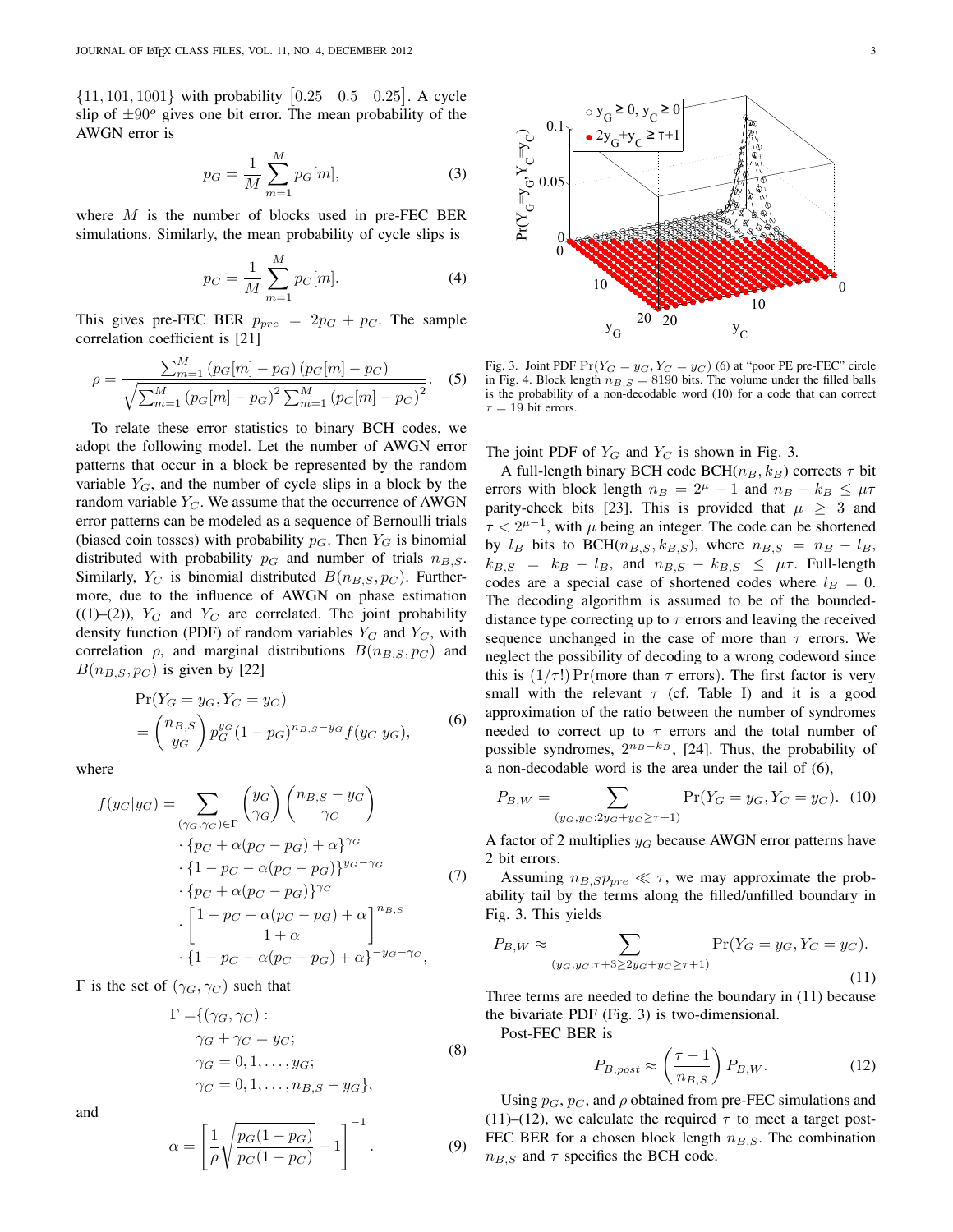

Fig. 4. "Poor PE pre-FEC" is the same as in Fig. 2. We dimension codes for "poor PE pre-FEC" triangle (signal-to-noise ratio (SNR) 10 dB) and circle (SNR 12 dB). "Bivariate" means codes were dimensioned using the method in Sec. II, and "univariate" means [17]. The codes used for post-FEC simulations are listed in Table I.

#### III. RESULTS AND DISCUSSION

We evaluate our method using Monte-Carlo simulations for the system in Fig. 1. The symbol rate is  $1/T<sub>S</sub> = 28$  Gbaud and  $\Delta \nu_N$  < 100 kHz works well with VV filter  $N = 20$  (2). For the limiting case, we simulate "poor PE pre-FEC" in Fig. 4 using laser linewidths  $\Delta \nu_T = \Delta \nu_R = 9.8$  MHz. Pre-FEC BER and error statistics (described in Sec. II for the bivariate model and [17] for the univariate) are calculated using  $10^6$ bits. Simulations are modeled in VPI [25].

In our example, we aim for a target post-FEC BER of  $10^{-5}$  using block length  $n_{B,S} = 8190$  bits. We dimension codes for two points on the "poor PE pre-FEC" curve, marked with triangle and circle in Fig. 4. For each point, we apply 1) the bivariate model (Sec. II), and 2) the univariate model [17] where bit errors are assumed to be a sequence of i.i.d. Bernoulli trials (biased coin tosses) with bit error probability  $p_{pre} = 2p_G + p_C$ . This yields four different codes, as listed in Table I. Codes for the circle require less overhead than those for the triangle. This is because the circle has lower pre-FEC BER. Codes based on the bivariate model have higher overhead than the univariate model. This is because the univariate model assumes i.i.d. bit errors, whereas the bivariate model includes two correlations: 1) an AWGN error pattern gives two bit errors (100% correlation), and 2) the correlation coefficient  $\rho$  (5), which is positive. As such, bit errors in the bivariate model tend to bunch together—blocks with errors have many errors—and thus require stronger codes.

Post-FEC simulations in Fig. 4 use the codes in Table I. Post-FEC BER is calculated using  $10<sup>7</sup>$  post-FEC bits due to simulation limitations. Codes dimensioned using the univariate model have a post-FEC BER of about an order of magnitude worse than target. By contrast, codes dimensioned using the bivariate model have performance well within an order of magnitude of the BER target. This indicates that

TABLE I CODES USED FOR POST-FEC SIMULATIONS IN FIG. 4. OVERHEAD IS  $(n_{B,S} - k_{B,S})/k_{B,S}.$ 

| Post-FEC curve in Fig. 4 | Code           |    | Overhead $(\% )$ |
|--------------------------|----------------|----|------------------|
| Circle, univariate       | BCH(8190,8008) | 14 |                  |
| Circle, bivariate        | BCH(8190,7943) | 19 |                  |
| Triangle, univariate     | BCH(8190,7462) | 56 | 10               |
| Triangle, bivariate      | BCH(8190,7345) | 66 |                  |
|                          |                |    |                  |

the bivariate PDF more accurately models the system. The post-FEC bivariate circle is a factor of three higher than the target, and the triangle is a factor of six higher. While this difference is small, it is more than can be attributed to the approximation in (11), and further investigations are needed to understand it. Since a stronger code is used for the triangle, its post-FEC curve is steeper. Both bivariate codes meet the BER target with around 0.2 dB additional SNR. This would be a negligible difference in practical systems. In other words, using our bivariate model enables us to select binary BCH codes with minimum overhead that achieve performance close to target.

A system with lower post-FEC BER target would require higher overheads. This is because the volume under the filled balls in Fig. 3 must be smaller and  $\tau$  larger. A lower target also improves the accuracy of the leading-order approximation in (11), i.e. approximation error is less at practical post-FEC BERs of  $10^{-15}$  than in our example with  $10^{-5}$ . Additionally, unlike methods that rely solely on simulations to dimension codes, the simulation effort required by our method is modest and does not depend on target post-FEC BER.

As the bivariate model more accurately describes the system, it may also be useful for accurately dimensioning RS codes. A key difference between binary BCH codes and RS codes is that binary BCH codes operate on bits whereas RS codes operate on symbols. As such, RS codes are less efficient than binary BCH codes in correcting single-bit errors, but more efficient for short burst errors. As typical RS codes have symbol sizes of 8 to 12 bits, most AWGN errors affect one symbol, but some affect two symbols. When selecting RS codes, both cases must therefore be considered. Correlation between AWGN errors and cycle slips affects code selection if error bursts are compact in time. The exact expressions for dimensioning RS codes are a topic for future research.

# IV. CONCLUSION

In this paper, we present a semi-analytical method for dimensioning binary BCH codes. Our method is applicable to differentially-encoded coherent systems impaired by laser PN, cycle slips, and AWGN. Our approach requires only short pre-FEC simulations for parameter estimation. With these estimates and target post-FEC BER, we select codes based on our novel bivariate binomial distribution. Our approach is applicable to pre-FEC BER around  $10^{-3}$  and any post-FEC BER level. As an example, we consider 28 Gbaud DQPSK and linewidths ranging from < 100 kHz to 19.6 MHz. Numerical simulations show that the bivariate model predicts code performance at post-FEC BER  $10^{-5}$  to an accuracy of 0.2